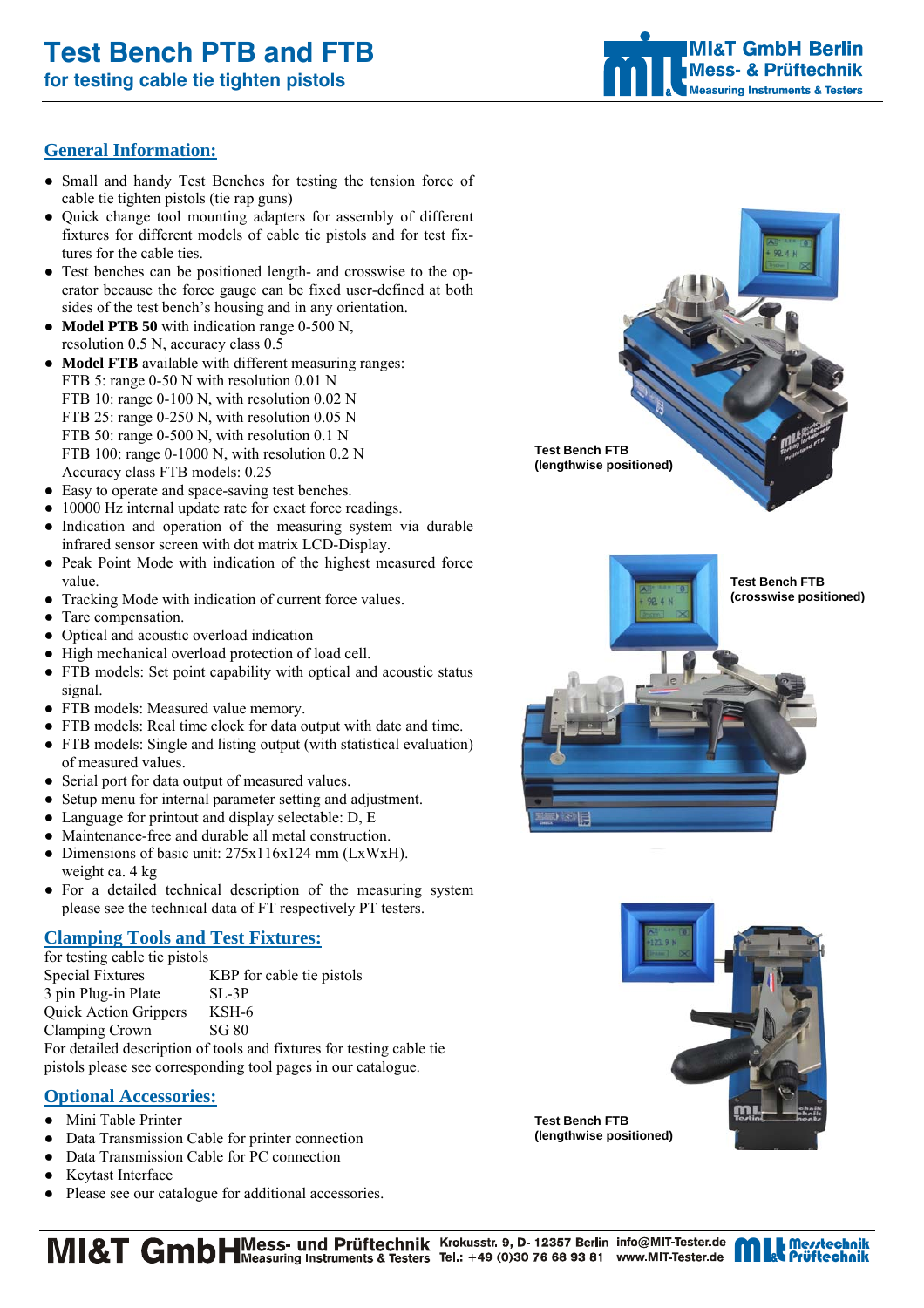# **Technical Specifications:**

### **Model Designations: PTB 50**

Indication Range: 0 to 500 N. Resolution: 0.5 N Rel. accuracy error:  $\leq \pm 0.5\% \pm$  LSD (within the measuring range).

**Force Measuring System:** 

#### **Control Unit:**

Supply voltage: 12-24 V DC.

Dimensions: ca. 125x105x70 mm (WxDxH);

### **Force Transducer:**

DMS-load cells type MWM 80108 with integrated ADconverter and RS485 bus. Overload protection up to 3500 N.

#### **Display:**

Dot matrix LCD display with LED background lighting, 128x64 pixel, 56.3x38.4 mm. LCD update rate: 5 Hz.

#### **Operation:**

Operation of all displayed keys via infrared sensor screen.

#### **Evaluation:**

Internal measuring rate: 10000 Hz;

Operating Modes: Tracking Mode and Peak Point Mode; Tare compensation;

Single output of measured value via serial port;

Overload indication;

Setup Menu internal parameter selection and adjustment of measuring system;

Language for setup menu selectable: D, E

#### **Serial Port:**

RS232C selectable parameters: 300-76800 Baud, 7/8 data bits, 1/2 stop bits, parity: none/even/odd. connector: RJ45.

#### **Basic Unit:**

Dimensions: ca. 116x275x124 mm (WxDxH); Weight: ca. 4 kg; Construction: Maintenance-free all metal construction. Housing: Aluminium Finish: anodised oxide layer, blue



**PTB 50 with 3-pin Plug-in Plate and KBP fixture with MK7**

# **Technical Specifications:**

#### **Model Designations: FTB:**

Rel. accuracy error:  $\leq \pm 0.25\% \pm$  LSD

Indication Ranges: 0- 50/100/250/500/1000 N. Resolution: 5000 increments, see model overview (within the measuring range).

### **Force Measuring System FMS:**

**Control Unit:**

Dimensions: ca.  $125x105x70$  mm (WxDxH);

# Supply voltage: 12-24 V DC. **Force Transducer:**

DMS-load cells type MWM 80108V with integrated ADconverter and RS485 bus. Overload protection 700 to 2000% according to nominal load of load cell. Internal measuring rate: 10000 Hz;

#### **Display:**

Dot matrix LCD display with LED background lighting, 128x64 pixel, 56.3x38.4 mm. LCD update rate: 5 Hz.

**Operation:** Operation of all displayed keys via infrared sensor screen.

# **Evaluation:**

Operating Modes: Tracking Mode and Peak Point Mode; Tare compensation; Set point capability; Measured value memory for 10000 measured values; Single and listing output via serial port; Real time clock for printout with date and time. Language for printout selectable: D, E. Overload indication; Setup Menu internal parameter selection and adjustment of measuring system. **Serial Port:**

RS232C selectable parameters: 300-76800 Baud, 7/8 data bits, 1/2 stop bits, parity: none/even/odd. connector: RJ45.

# **Basic Unit:**

Dimensions: ca. 116x275x124 mm (WxDxH); Weight: ca. 4 kg; Construction: Maintenance-free all metal construction. Housing: Aluminium Finish: anodised oxide layer, blue.

# **Model Overview FTB:**

| <b>Type</b> | <b>Indication</b><br>Range [N] | <b>Resolution</b><br>ſΝl |
|-------------|--------------------------------|--------------------------|
|             | 50<br>$()$ -                   | 0.01                     |
| 10          | 100                            | 0.02                     |
| 25          | 250<br>ი-                      | 0.05                     |
| 50          | 500                            | 0.1                      |
| 100         | 1000                           | 02                       |

MI&T GmbHMess- und Prüftechnik Krokusstr. 9, D- 12357 Berlin info@MIT-Tester.de<br>a Testers & Testers Tel.: +49 (0)30 76 68 93 81 www.MIT-Tester.de